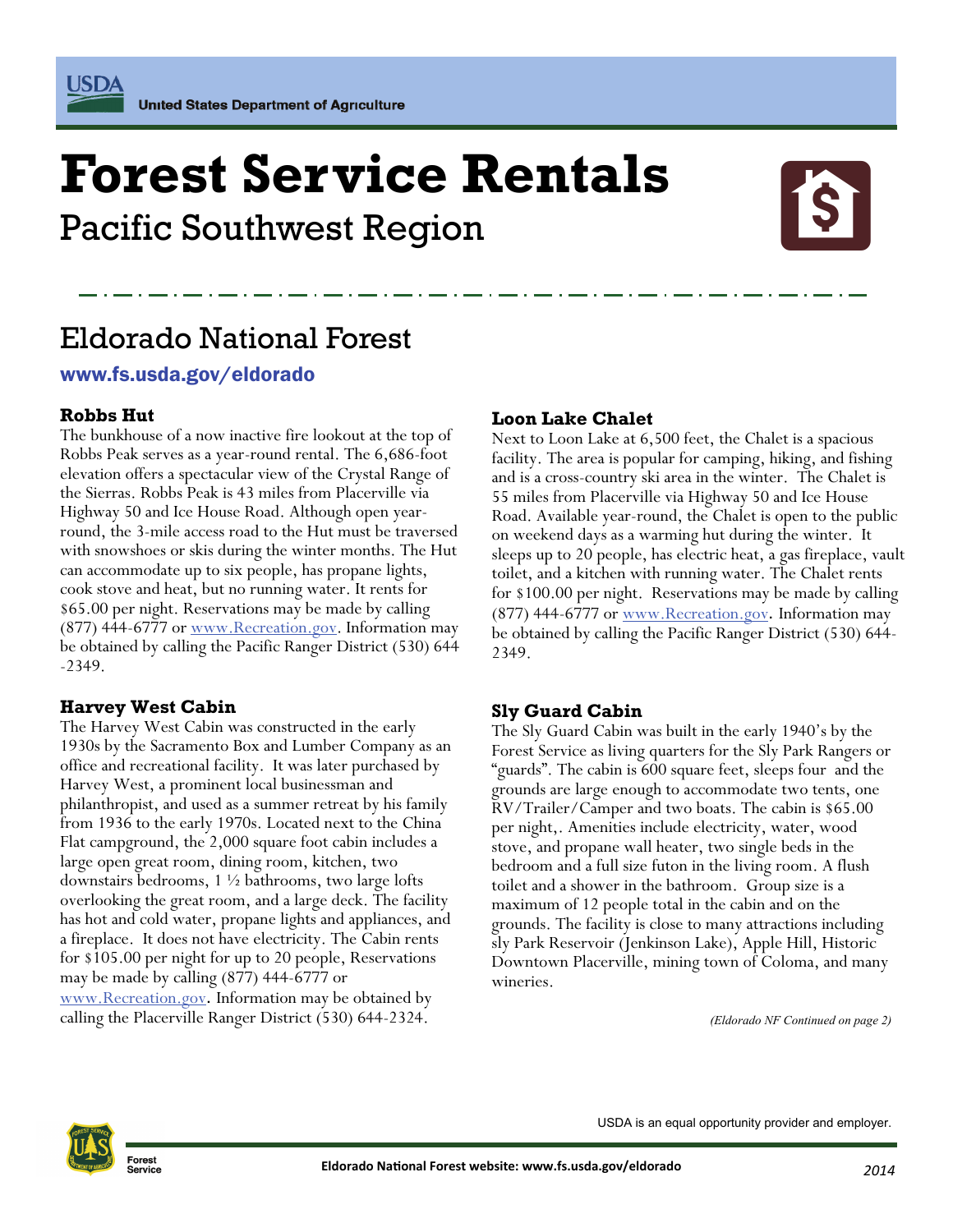*(Eldorado NF: Continued from page 1)* 

#### **Van Vleck Bunkhouse**

Sitting on the edge of a 40-acre meadow, the Van Vleck Bunkhouse offers a spectacular view of the Tell's Peak portion of the Crystal Range of the Sierra Nevada Mountains. The Bunkhouse was built in 1957 and is the last remnant of the Van Vleck Ranch site which operated as a cattle ranch from the 1860s to the 1960s. Activities in the area include hiking, mountain biking, fishing, bird watching, and horseback riding. The Bunkhouse is located 49 miles from Placerville via Highway 50 and Ice House Road, and is available from January to mid-April, and July through September. The facility rents for \$75.00 per night for up to 6 people. Amenities include propane lights, stove, oven, and fireplace, kitchen, dining table and chairs, shower, hot and cold water, and a flush toilet. Sleeping accommodations include a queen-size bed, two bunk beds, and a sleeper sofa. Reservations may be made by calling 1-(877) 444-6777 or [www.Recreation.gov.](http://www.Recreation.gov) Information may be obtained by calling the Pacific Ranger District (530) 644-2349.

# Sequoia National Forest

### www.fs.usda.gov/sequoia

### **Big Meadows Guard Station**

Historical Big Meadows Guard Station is nestled at the edge of Big Meadows at an elevation of 7,600 feet and provides a wonderful view of the meadow and surrounding mountains. The cabin is available for overnight rental from June 15 to October 15. Depending on weather, reservations may be extended. Originally constructed between 1933 and 1935 by the Civilian Conservation Corps (CCC) to provide a residence for Forest Service fire patrolmen stationed in the area. The cabin is 900 square feet and is equipped with an electric water heater, cook stove, refrigerator, base board heater, and a wood stove. The cabin provides sleeping room for six adults, with plenty of room for tents or cots outside. Big Meadows Guard Station is located 75 miles east of Fresno and 70 miles northeast of Visalia, taking Hwy 180 east to the Kings Canyon National Park entrance, where you will be required to purchase a forest/park permit. A 7 day pass is \$10 and an annual is \$20. Reservations may be made by calling (877) 444-6777 or [www.Recreation.gov](http://www.Recreation.gov). For information call the Hume Lake Ranger Station at (559) 338 -3222.

### **Camp 4 1/2 Station**

Close by the Kings River and only a two hour drive from Fresno, this completely renovated 1950's Lincoln Log cabin is situated at 1,100 foot elevation and is available for rental year-round. The cabin was built in 1957 and was originally

used as a residence and office for Forest Rangers and their families. Overnight use is available for groups up to 12 people. The two bedroom, one bath cabin has beds for 6 people and room in the yard to pitch tents. The cabin is equipped with a generator to provide electricity, propane stove and refrigerator, and a heater and swamp cooler. Camp 4 ½ Station is only about 60 miles, and is approximately 2 hours east of Fresno. Reservations may be made by calling (877) 444-6777 or [www.Recreation.gov](http://www.Recreation.gov). For information call the Hume Lake Ranger Station at (559) 338-3222.

### **Oak Flat Lookout**

Overlooking the scenic Kern River, at 4,900 feet, this historic lookout provides clear skies and solitude. The lookout is located 25 miles east of Bakersfield. It is available winter and summer but there is no guaranteed vehicle access during rainy winter months when the road may become muddy and impassable. The lookout is equipped with a propane stove and refrigerator, but no running water or electricity. It has two beds and sleeps up to four adults. Oak Flat Lookout is located 25 miles east of Bakersfield. Reservations may be made by calling (877) 444 -6777 or [www.Recreation.gov](http://www.Recreation.gov). For information call the Kern River Ranger District/Lake Isabella Office at (760) 379-5646.

### **Poso Station Cabin**

Just an hour's drive from Bakersfield or Porterville, Poso Station, at 4,480 feet, provides a scenic 360-degree view and is surrounded by towering pines and oaks. It is within the newly designated Giant Sequoia National Monument. Electricity and propane are provided. The cabin is equipped with a stove, refrigerator, wall heater, convertible couch, queen bed, twin bed, and a small bathroom with a tub/ shower. It is available for rent year-round and , but roads may be hazardous in the winter. Be sure to carry tire chains. Sleeps five people. Poso Station Cabin is located 40 miles north/east of Bakersfield and 45 miles south/east of Porterville. Reservations may be made by calling (877) 444 -6777 or [www.Recreation.gov](http://www.Recreation.gov). Call the Tule River Ranger District at (559) 539-2607 for information.

### **Mountain Home Guard Station**

Situated amidst giant sequoia trees, firs and pines at 6,000' in the newly designated Giant Sequoia National Monument, the cabin provides solitude as well as a bedroom, living room , and bath. There is no electricity. You can drive to the door of the cabin, which is adjacent to Mountain Home Demonstration State Forest east of Springville on Balch Park Road, 90 miles northeast of Bakersfield or 35 miles east of Porterville. Season is generally mid-May to mid-November. Reservations may be made for groups of 6 or less by calling (877) 444-6777 or [www.Recreation.gov](http://www.Recreation.gov). For more information call the Tule River Ranger District at (559) 539-2607.

*(Sequoia NF: Continued on page 3)*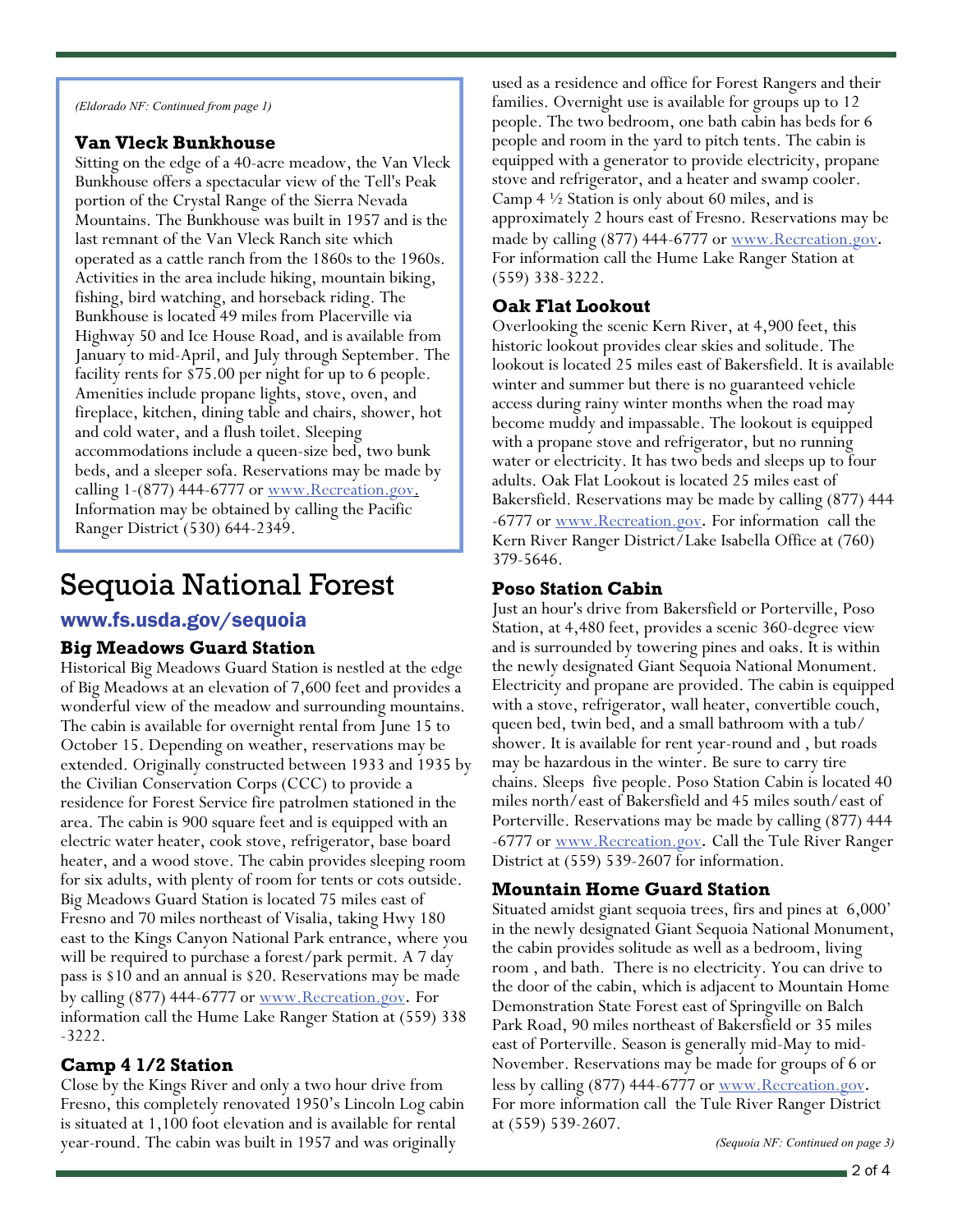#### *(Continued from page 2: Sequoia)*

#### **Frog Meadow Guard Station**

At an elevation of 7,700 feet, it provides clear skies and solitude for recreational visitors. There is no electricity at Frog Meadow Guard Station. Light is provided by "Daylight", or you will need to provide your own battery-powered flashlights or propane lanterns. The cabin is equipped with propane hot water heater, cook stove, refrigerator, and panel-type heater. Frog Meadow Guard Station is located 2 hours NE of Bakersfield, or 2 hours SE of Porterville. Generally available for groups up to 10 from June to mid-November. Reservations may be made by calling (877) 444-6777 or [www.Recreation.gov](http://www.Recreation.gov).

#### **Wishon Cabin**

The Wishon cabin is located within walking distance to the Doyle Springs Trailhead. This trail travels north along the Middle Fork Tule River, through the Wishon Grove of giant sequoias, and eventually reaches the Mountain Home State Forest area which also has many giant sequoia trees. This is a popular trail for fishermen and hikers. From Highway 99 turn west on 190. Travel on 190 through Springville to Wishon Drive (County Road M-208). Turn left on Wishon Drive and travel approximately 4 miles. The cabin is at the entrance into Wishon Campground on the right side of the road. Reservations may be made by calling (877) 444-6777 or [www.Recreation.gov](http://www.Recreation.gov). For more information about the cabin, please call (559) 539- 3004 or (559) 539-2607.

### **Quaking Aspen Cabin**

The Quaking Aspen Cabin is located adjacent to Quaking Aspen Campground within the Giant Sequoia National Monument in the Sequoia National Forest. It is at approximately 7,200 feet in elevation. Nearby trails to hike include the Needles Fire Lookout, Dome Rock, the Trail of 100 Giants, the Freeman Creek Trail, and the Slate Mountain Botanical Area. The cabin sleeps 6 and is equipped with 1 queen-size bed, 1 bunk bed, and a full-size sofa sleeper. The cabin has electricity and running hot/cold water and is heated. Refrigerator and cook stove/range are provided. From Porterville take Highway 190 East to Springville. Continue from Springville approximately 28 miles to the Quaking Aspen Campground. Reservations may be made by calling (877) 444-6777 or

[www.Recreation.gov](http://www.Recreation.gov). For more information about the cabin, please call (559) 539-3004 or (559) 539-2607.

## Tahoe National Forest

### www.fs.usda.gov/tahoe

#### **Calpine Lookout**

Towers such as Calpine lookout have been used for many years to spot forest fires. Calpine lookout was built in 1934 by the Civilian Conservation Corps, and was an active lookout every summer until 1975. The structure consists of a ground floor storage room, a middle sleeping room and the observation cap at the top. Calpine lookout is \$45 per night and can be reserved through <u>[www.Recreation.gov](http://www.Recreation.gov)</u>, or by calling (877) 444-6777. For more information, please call (530) 994-3401.

### Six Rivers National Forest

### www.fs.usda.gov/sixrivers

#### **Bear Basin Butte Lookout and Pierson Cabin**

At the top of Bear Basin Butte, elevation 5,300', the lookout offers a 360-degree panorama of mountain tops and the Pacific Ocean. Pierson cabin, in which you stay, is a new 1930's style cabin. The Butte is within a special botanical area, offers opportunities for watchable wildlife, and many hiking trails. It is within the Smith River National Recreation Area, 22 miles from the Visitor Center in Gasquet. Rental season is from July through September, weather permitting. The cabin has a wood stove and three double beds. There is no indoor plumbing. The maximum number of people that can rent the cabin is 12. The fee is \$75.00 for up to 8 people and \$5 for each additional person. Reservations may be made by calling (877) 444-6777 or

[www.Recreation.gov](http://www.Recreation.gov). For more information, please call (707) 457-3131 or (707) 442-1721.